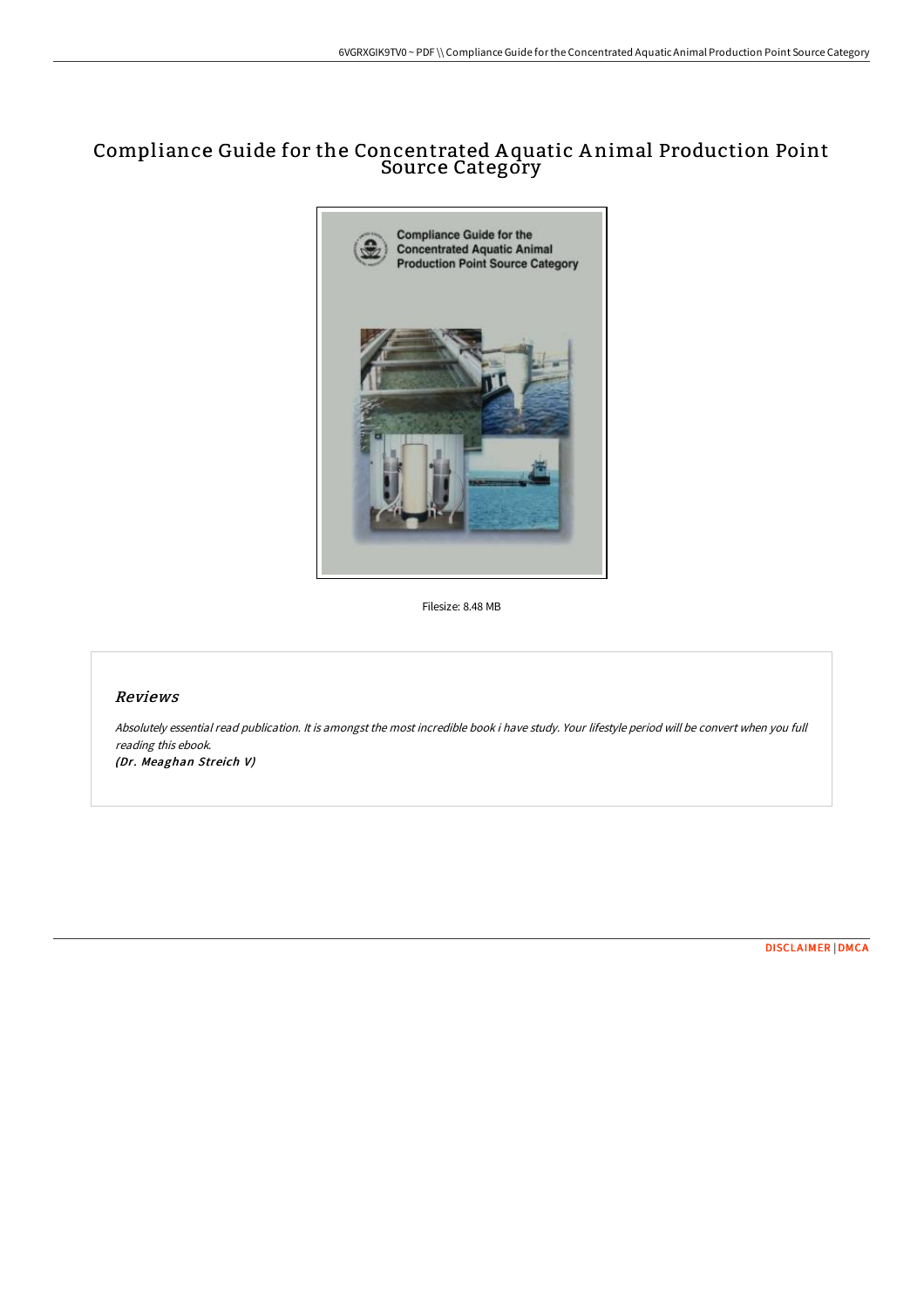## COMPLIANCE GUIDE FOR THE CONCENTRATED AQUATIC ANIMAL PRODUCTION POINT SOURCE CATEGORY



To get Compliance Guide for the Concentrated Aquatic Animal Production Point Source Category PDF, you should click the hyperlink under and save the ebook or have access to additional information which might be have conjunction with COMPLIANCE GUIDE FOR THE CONCENTRATED AQUATIC ANIMAL PRODUCTION POINT SOURCE CATEGORY book.

Createspace, United States, 2015. Paperback. Book Condition: New. 279 x 216 mm. Language: English . Brand New Book \*\*\*\*\* Print on Demand \*\*\*\*\*.On June 30, 2004, the U.S. Environmental Protection Agency (EPA) completed regulations under the Clean Water Act (CWA) establishing Effluent Limitations Guidelines (ELGs) and New Source Performance Standards for the Concentrated Aquatic Animal Production (CAAP) Point Source Category. The regulations contain requirements for wastewater discharges that must be met by new and existing CAAP facilities discharging directly to U.S. waters. The CWA establishes a comprehensive program for protecting the Nation s waters. Among its core provisions, the CWA generally prohibits the discharge of pollutants from a point source to waters except as authorized by a National Pollutant Discharge Elimination (NPDES) permit. Direct dischargers must comply with effluent limits in NPDES permits. EPA s NPDES regulations define a hatchery, fish farm, or other facility as a CAAP and therefore subject to the NPDES permit program. The regulation defines a CAAP by, among other things, the size of the operation and frequency of discharge. Those CAAP facilities subject to the ELGs must develop and maintain a best management practice (BMP) plan describing how they will achieve the ELG requirements. The CAAP must certify in writing to the permitting authority that a BMP plan has been developed and make the plan available to the permitting authority upon request. EPA did not revise the National Pollutant Discharge Elimination System (NPDES) regulation, as it applies to CAAPs. EPA has produced this document to help CAAP facility owners/operators and NPDES permit writers to understand and comply with the NPDES and ELGs regulations.

 $\blacksquare$ Read Compliance Guide for the [Concentrated](http://albedo.media/compliance-guide-for-the-concentrated-aquatic-an.html) Aquatic Animal Production Point Source Category Online  $\overline{\mathbf{P}^{\text{RF}}}$ Download PDF Compliance Guide for the [Concentrated](http://albedo.media/compliance-guide-for-the-concentrated-aquatic-an.html) Aquatic Animal Production Point Source Category